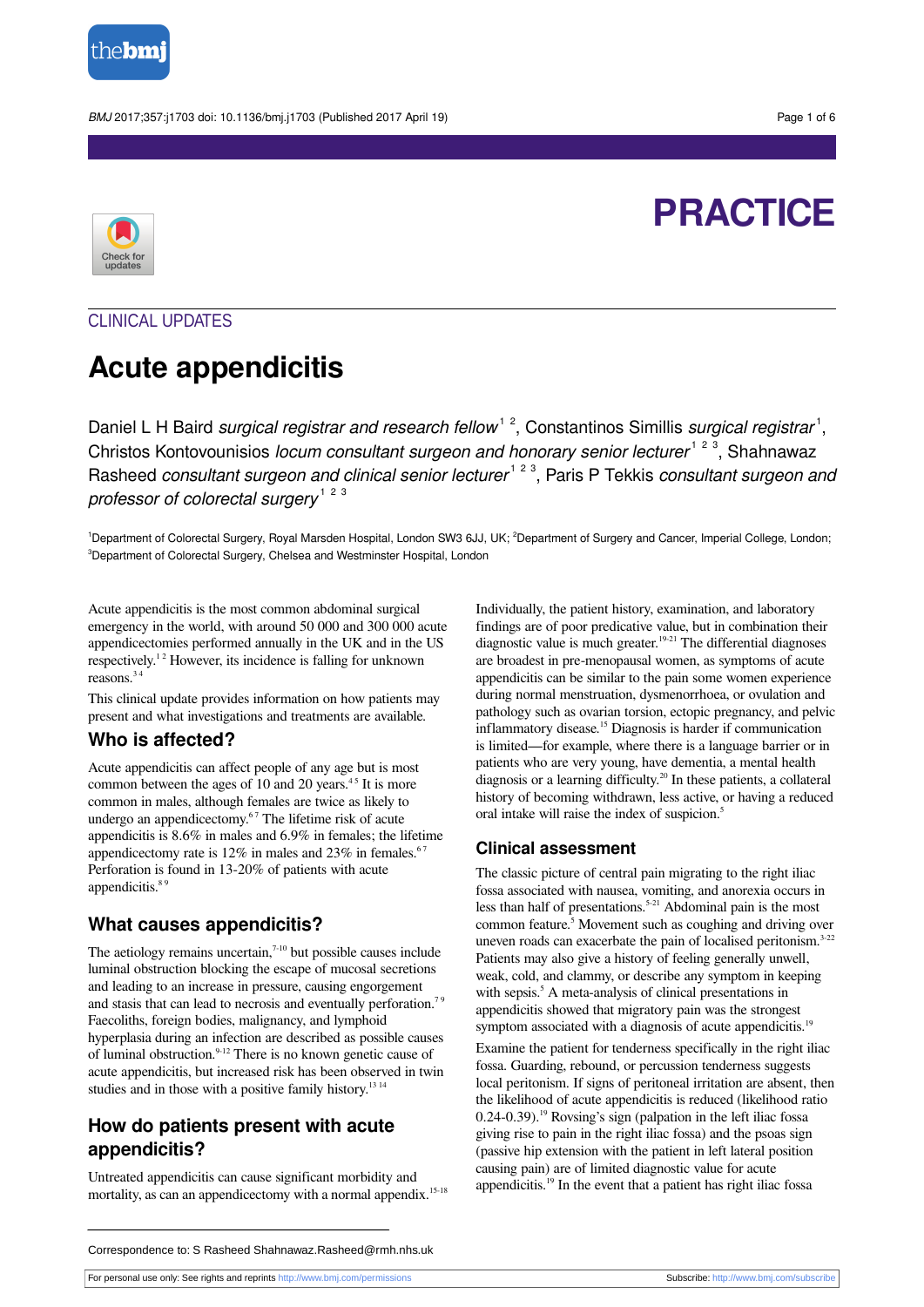#### **What you need to know**

- Around half of patients with acute appendicitis will display the typical clinical features
- **•** Diagnosis is made on the basis of history and examination supported by blood tests and imaging in hospital
- **•** Appendicitis is more likely if there is an elevated white cell count, C reactive protein concentration, granulocyte count, or proportion of polymorphonuclear cells
- **•** Laparoscopic appendicectomy offers a reduced risk of wound infection, reduced rate of negative appendicectomy, less postoperative pain, shorter length of hospital stay, and quicker return to work and full function
- **•** 1% of appendicectomies reveal a neoplasm

pain with no signs of peritonism, normal blood test results, and a normal ultrasound scan, the risk of appendicitis is very low.<sup>1923</sup>

## **What investigations?**

Investigations serve two purposes: to exclude other pathology and to support the diagnosis of acute appendicitis.

#### Urine analysis

Explain to premenopausal women that it is important to perform a urine pregnancy test (β-human chorionic gonadotropin level) to rule out pregnancy as a cause of the symptoms. Urine analysis can also suggest an alternative diagnosis such as renal colic or urinary tract infection. However, as the appendix often lies in close proximity to the urinary tract, 40% of patients with acute appendicitis will have leucocytes in their urine. 5

### Blood tests

There are no specific bloods tests for appendicitis. However, if there is an elevated white cell count, C reactive protein level, granulocyte count, or proportion of polymorphonuclear cells, then appendicitis is more likely (likelihood ratio 2.39-7.09). If these parameters are normal, then it is less likely to be acute appendicitis (likelihood ratio  $0.24$ -0.39).<sup>19</sup>

#### **Imaging**

Computed tomography (CT) with intravenous contrast offers the best chance of diagnosis, at the cost of using ionising radiation. It is contraindicated in pregnancy and relatively contraindicated in young patients. 2-25 In these populations, other options are ultrasonography and magnetic resonance imaging (MRI) (table [1⇓](#page-4-0)). Imaging relies on the physical appearance of the area. The more advanced the inflammatory process, the more obvious appendicitis will be on any of the modalities.<sup>28 29</sup>

Ultrasonography is safe in children and pregnant patients. In a sexually active female a transvaginal ultrasound scan may be of value in imaging the gynaecological organs. Results are operator dependent, and an expert such as a consultant radiologist is shown to be more likely to deliver a correct diagnosis.<sup>5-28</sup>

MRI scans are mainly reserved for pregnant patients when ultrasound is non-diagnostic. A meta-analysis showed that MRI scans are of high diagnostic value in appendicitis, with slightly better results in non-pregnant patients.<sup>26 27</sup> Furthermore, non-visualisation of the appendix on MRI was associated with a reduction in the risk of appendicitis being present.<sup>29</sup>

Access to imaging varies widely. It is estimated that in the US universal imaging with CT would avoid 12 unnecessary appendicectomies but could result in one additional cancer death. <sup>25</sup> In the US, it is reported that 50% of patients who undergo appendicectomies in childhood and 95-99% in adulthood have a CT scan before surgery, $1-20$  with scans commonly being performed in an emergency department before assessment by a surgeon.<sup>2</sup> In the EU in 2013, 12.9% of patients

undergoing appendicectomy had a CT scan during the diagnostic workup.<sup>1</sup> This discrepancy is large: the use of CT scanning is shown to reduce the negative appendicectomy rate, $<sup>1</sup>$  but the use</sup> of CT needs to be judicious, especially in children. <sup>20</sup> Low radiation dose CT has been trialled for the diagnosis of appendicitis, and it showed non-inferiority to a standard  $CT$ .<sup>30</sup> However, twice as many participants in the low radiation group went on to have further scans, including a standard abdominal CT scan.<sup>30</sup>

## **What are the treatment options? Surgery**

Current standard treatment for appendicitis is an appendicectomy, which can be performed open or laparoscopically. Open appendicectomy was described by McBurney in 1891,<sup>31</sup> and the technique has remained largely unchanged. Other surgical approaches exist, however, and the most common are McBurney's incision (also known as grid iron incision) and the Lanz incision. <sup>31</sup> Semm described a laparoscopic appendicectomy in 1983,<sup>32</sup> and more recently this operation has become widespread.

#### Which approach?

A 2013 study looking at 95 centres and 3326 patients noted that 66.3% of appendicectomies start laparoscopically in the UK. 1 Laparoscopy is also a diagnostic tool shown to reduce the rate of a negative appendicectomy. A Cochrane review including 67 studies, mostly in adults, found that a wound infection was around half as likely in laparoscopic appendectomy, but the intra-abdominal abscess rate was three times higher.<sup>33</sup> Laparoscopic appendicectomy was associated with a statistically significantly shorter hospital stay (1.1 days) and quicker return to full function by five days. <sup>33</sup> The authors felt that laparoscopic appendicectomy had various advantages and that the patients most likely to benefit were young, female, obese, or employed.<sup>33</sup>Table 2[⇓](#page-5-0) includes the practical information on each procedure to discuss with patients when deciding on the appropriate approach.

Support for day case appendicectomy is growing. A recent study treated a total of 563 patients with an acute appendicectomy: 86% (484) were treated as outpatients in a day case setting with a  $1.3\%$  (7) readmission rate.<sup>34</sup>

#### What if the appendix is normal at laparoscopy?

The decision of whether to proceed with appendicectomy is made on a case by case basis as the evidence is contradictory.<sup>16-18</sup> In practice, the decision is based on the following considerations for the individual patient:

- **•**The risk of causing harm by leaving the appendix in situ after incorrectly considering it as normal
- **•**The patient's lifetime risk of subsequently developing appendicitis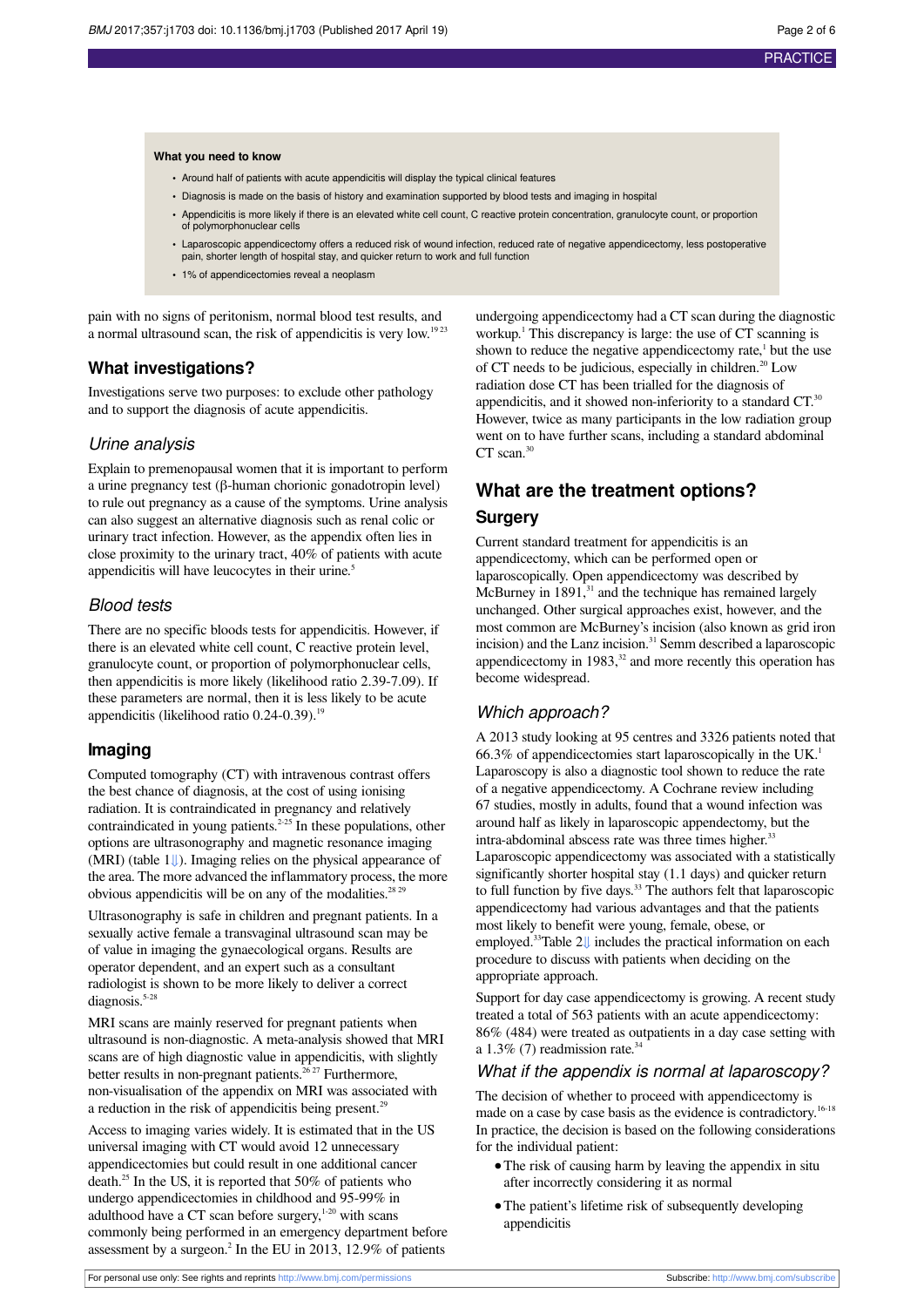- The patient's lifetime risk of subsequently developing an appendicular malignancy
- **•**The risk of surgical complications from removing a histologically normal appendix.

The evidence is contradictory, leading to a variation in practice.

## When to operate?

Patients with appendicitis and evidence of sepsis require urgent surgery. The contradictory evidence regarding the consequence of delays to surgery in cases of acute appendicitis means that decisions whether to operate overnight on a non-septic patient with suspected appendicitis must be taken on an individual basis. In some studies, delays of less than 24 hours have found no increase in the rates of complications. 35-38 However, Busch et al showed that a delay of >12 hours was an independent risk factor for perforation (29.7% *v* 22.7%, P=0.01).<sup>39</sup> Kim et al showed a delay of >36 hours after the onset of symptoms was associated with an increased rate of postoperative ileus (0% *v* 5.9%, P=0.0024) and a longer hospital stay (3.8 (SD 1.5) *v* 4.7 (1.7) days, P<0.001).<sup>40</sup> They also reported that the duration of symptoms before hospital attendance of 12, 24, and 36 hours had relative risks of 1.626 (95% CI 1.225 to 2.160), 2.328 (1.576 to 3.438), and 1.912 (1.251 to 2.923) respectively for complicated appendicitis. 39-42

## **Antibiotics**

It is unclear whether antibiotics alone are a suitable treatment for non-complicated appendicitis as an alternative to surgery. 2-45 In practice, antibiotics are reserved for appendicitis in patients who are considered high risk or unfit for surgery, or for a patient who declines surgery.

First line treatment with antibiotics is associated with an increased length of stay, a lower risk of complications, and a lower rate of cure at one year.<sup>43-46</sup> If primary antibiotic treatment is initiated, a fifth of patients can expect a readmission, with recurrent symptoms within a year; most will undergo an appendicectomy that is not more complicated.<sup>10-46</sup> The data for use of antibiotics have short follow-up times, so the lifetime recurrence risk and the risk of missing a subclinical incidental neoplasm are unknown. 43

A Cochrane review of five randomised controlled trials including 901 patients found that 97.4% of patients who underwent open or laparoscopic surgery, compared with 73.4% of patients who received antibiotics, were cured at two weeks, with no major complications, including recurrence at one year, in either group. 43 Those who had surgery had a shorter hospital stay. A higher complication rate of treatment would be expected with surgery, and this was 6.9% compared with 2.9% in the antibiotic group.<sup>43</sup> A more recent meta-analysis of randomised controlled trials of patients followed for one year showed that, after open or laparoscopic surgery, 88.1% were cured, compared with 62.6% of those treated with antibiotics. <sup>44</sup> Furthermore, 20% of those treated with antibiotics were readmitted within a year with similar symptoms, and most (97.3%) went on to have an appendicectomy. At the time of the procedure 10.9% had complicated appendicitis (gangrene or perforation), compared with 17.9% of the patients randomised to primary surgery.<sup>44</sup>

## **How to manage appendicitis in pregnancy?**

An appendicectomy is the most common non-obstetric operation in pregnancy, with appendicitis occurring in one in 500-600 pregnancies, and it most commonly presents in the second trimester.<sup>47 48</sup> The risks and impact of fetal loss and premature

labour add complexity. The history and clinical assessment are the same as in non-pregnant patients. Ultrasonography and MRI are the imaging tests of choice as computed tomography is contraindicated.4

Appendicectomy is the optimal treatment, but a negative appendicectomy will place the pregnancy at risk.<sup>48 49</sup> A meta-analysis found no statistically significant difference between open and laparoscopic surgery, although questions have been raised about the risk to pregnancy by raising the intra-abdominal pressure during insufflation. <sup>48</sup> A series published in China found that the greater the time between onset of symptoms and surgery, the greater the risk of appendix perforation, premature labour, and fetal death. <sup>49</sup> Care of pregnant women with suspected appendicitis is best led jointly by senior members of the obstetric and surgical teams.

Competing interests: We have read and understood BMJ policy on declaration of interests and have no relevant interests to declare. Provenance and peer review: Commissioned; externally peer reviewed.

- 1 National Surgical Research Collaborative. Multicentre observational study of performance variation in provision and outcome of emergency appendicectomy. Br J Surg 2013;357:1240-52. [doi:10.1002/bjs.9201](http://dx.doi.org/10.1002/bjs.9201) [pmid:23842836.](http://www.ncbi.nlm.nih.gov/pubmed/?term=23842836)
- 2 Mason RJ. Surgery for appendicitis: is it necessary?Surg Infect (Larchmt) 2008;357:481-8. [doi:10.1089/sur.2007.079](http://dx.doi.org/10.1089/sur.2007.079) [pmid:18687030](http://www.ncbi.nlm.nih.gov/pubmed/?term=18687030).
- 3 Humes D, Speake WJ, Simpson J. Appendicitis. BMJ Clin Evid 2007;357:408.[pmid:](http://www.ncbi.nlm.nih.gov/pubmed/?term=19454096) [19454096.](http://www.ncbi.nlm.nih.gov/pubmed/?term=19454096)
- 4 Health and Social Care Information Centre. Hospital episode statistics; England. [www.](http://www.hesonline.nhs.uk) [hesonline.nhs.uk](http://www.hesonline.nhs.uk). 2006-2007.
- 5 Humes DJ, Simpson J. Acute appendicitis. BMJ 2006;357:530-4. [doi:10.1136/bmj.38940.](http://dx.doi.org/10.1136/bmj.38940.664363.AE) [664363.AE](http://dx.doi.org/10.1136/bmj.38940.664363.AE) [pmid:16960208.](http://www.ncbi.nlm.nih.gov/pubmed/?term=16960208)
- 6 Körner H, Söndenaa K, Söreide JA, et al. Incidence of acute nonperforated and perforated appendicitis: age-specific and sex-specific analysis. World J Surg 1997;357:313-7. [doi:](http://dx.doi.org/10.1007/s002689900235) [10.1007/s002689900235](http://dx.doi.org/10.1007/s002689900235) [pmid:9015177](http://www.ncbi.nlm.nih.gov/pubmed/?term=9015177).
- 7 Addiss DG, Shaffer N, Fowler BS, Tauxe RV. The epidemiology of appendicitis and appendectomy in the United States. Am J Epidemiol 1990;357:910-25. [doi:10.1093/](http://dx.doi.org/10.1093/oxfordjournals.aje.a115734) [oxfordjournals.aje.a115734](http://dx.doi.org/10.1093/oxfordjournals.aje.a115734) [pmid:2239906.](http://www.ncbi.nlm.nih.gov/pubmed/?term=2239906)
- 8 Andersson RE, Hugander A, Thulin AJ. Diagnostic accuracy and perforation rate in appendicitis: association with age and sex of the patient and with appendicectomy rate. Eur J Surg 1992;357:37-41[.pmid:1348639](http://www.ncbi.nlm.nih.gov/pubmed/?term=1348639).
- Marudanayagam R, Williams GT, Rees BI. Review of the pathological results of 2660 appendicectomy specimens. J Gastroenterol 2006;357:745-9. [doi:10.1007/s00535-006-](http://dx.doi.org/10.1007/s00535-006-1855-5) [1855-5](http://dx.doi.org/10.1007/s00535-006-1855-5) [pmid:16988762.](http://www.ncbi.nlm.nih.gov/pubmed/?term=16988762)
- 10 Bhangu A, Søreide K, Di Saverio S, Assarsson JH, Drake FT. Acute appendicitis: modern understanding of pathogenesis, diagnosis, and management. Lancet 2015;357:1278-87. [doi:10.1016/S0140-6736\(15\)00275-5](http://dx.doi.org/10.1016/S0140-6736(15)00275-5) [pmid:26460662](http://www.ncbi.nlm.nih.gov/pubmed/?term=26460662).
- 11 Bundy DG, Byerley JS, Liles EA, Perrin EM, Katznelson J, Rice HE. Does this child have appendicitis?JAMA 2007;357:438-51. [doi:10.1001/jama.298.4.438](http://dx.doi.org/10.1001/jama.298.4.438) [pmid:17652298](http://www.ncbi.nlm.nih.gov/pubmed/?term=17652298).
- 12 Alder AC, Fomby TB, Woodward WA, Haley RW, Sarosi G, Livingston EH. Association of viral infection and appendicitis. Arch Surg 2010;357:63-71. [doi:10.1001/archsurg.2009.](http://dx.doi.org/10.1001/archsurg.2009.250) [250](http://dx.doi.org/10.1001/archsurg.2009.250) [pmid:20083756](http://www.ncbi.nlm.nih.gov/pubmed/?term=20083756).
- 13 Ergul E. Heredity and familial tendency of acute appendicitis. Scand J Surg 2007;357:290-2. [doi:10.1177/145749690709600405](http://dx.doi.org/10.1177/145749690709600405) [pmid:18265855.](http://www.ncbi.nlm.nih.gov/pubmed/?term=18265855)
- 14 Sadr Azodi O, Andrén-Sandberg A, Larsson H. Genetic and environmental influences on the risk of acute appendicitis in twins. Br J Surg 2009;357:1336-40. [doi:10.1002/bjs.](http://dx.doi.org/10.1002/bjs.6736) [6736](http://dx.doi.org/10.1002/bjs.6736) [pmid:19847874.](http://www.ncbi.nlm.nih.gov/pubmed/?term=19847874)
- 15 Gaitán HG, Reveiz L, Farquhar C, Elias VM. Laparoscopy for the management of acute lower abdominal pain in women of childbearing age. Cochrane Database Syst Rev 2014;(5):CD007683.[pmid:24848893](http://www.ncbi.nlm.nih.gov/pubmed/?term=24848893).
- Phillips AW, Jones AE, Sargen K. Should the macroscopically normal appendix be removed during laparoscopy for acute right iliac fossa pain when no other explanatory pathology is found?Surg Laparosc Endosc Percutan Tech 2009;357:392-4. [doi:10.1097/SLE.](http://dx.doi.org/10.1097/SLE.0b013e3181b71957) [0b013e3181b71957](http://dx.doi.org/10.1097/SLE.0b013e3181b71957) [pmid:19851267](http://www.ncbi.nlm.nih.gov/pubmed/?term=19851267).
- 17 Slotboom T, Hamminga JT, Hofker HS, Heineman E, Haveman JW. Apple Study Group Appendicitis and Laparoscopic Evaluation. Intraoperative motive for performing a laparoscopic appendectomy on a postoperative histological proven normal appendix. Scand J Surg 2014;357:245-8. [doi:10.1177/1457496913519771](http://dx.doi.org/10.1177/1457496913519771) [pmid:24737848.](http://www.ncbi.nlm.nih.gov/pubmed/?term=24737848)
- 18 Lee M, Paavana T, Mazari F, Wilson TR. The morbidity of negative appendicectomy. Ann R Coll Surg Engl 2014;357:517-20. [doi:10.1308/003588414X13946184903801](http://dx.doi.org/10.1308/003588414X13946184903801) [pmid:](http://www.ncbi.nlm.nih.gov/pubmed/?term=25245730) [25245730.](http://www.ncbi.nlm.nih.gov/pubmed/?term=25245730)
- 19 Andersson REB. Meta-analysis of the clinical and laboratory diagnosis of appendicitis. Br J Surg 2004;357:28-37. [doi:10.1002/bjs.4464](http://dx.doi.org/10.1002/bjs.4464) [pmid:14716790](http://www.ncbi.nlm.nih.gov/pubmed/?term=14716790).
- 20 Di Saverio S, Birindelli A, Kelly MD, et al. WSES Jerusalem guidelines for diagnosis and treatment of acute appendicitis. World J Emerg Surg 2016;357:34. [doi:10.1186/s13017-](http://dx.doi.org/10.1186/s13017-016-0090-5) [016-0090-5](http://dx.doi.org/10.1186/s13017-016-0090-5) [pmid:27437029.](http://www.ncbi.nlm.nih.gov/pubmed/?term=27437029)
- 21 Andersson RE, Hugander AP, Ghazi SH, et al. Diagnostic value of disease history, clinical presentation, and inflammatory parameters of appendicitis. World J Surg 1999;357:133-40. [doi:10.1007/PL00013174](http://dx.doi.org/10.1007/PL00013174) [pmid:9880421.](http://www.ncbi.nlm.nih.gov/pubmed/?term=9880421)
- 22 Ashdown HF, D'Souza N, Karim D, Stevens RJ, Huang A, Harnden A. Pain over speed bumps in diagnosis of acute appendicitis: diagnostic accuracy study. BMJ 2012;357:e8012. [doi:10.1136/bmj.e8012](http://dx.doi.org/10.1136/bmj.e8012) [pmid:23247977](http://www.ncbi.nlm.nih.gov/pubmed/?term=23247977).
- 23 Peixoto RdeO, Nunes TA, Gomes CA. Indices of diagnostic abdominal ultrasonography in acute appendicitis: influence of gender and physical constitution, time evolution of the disease and experience of radiologist. Rev Col Bras Cir 2011;357:105-11. [doi:10.1590/](http://dx.doi.org/10.1590/S0100-69912011000200007) [S0100-69912011000200007](http://dx.doi.org/10.1590/S0100-69912011000200007) [pmid:21710048](http://www.ncbi.nlm.nih.gov/pubmed/?term=21710048).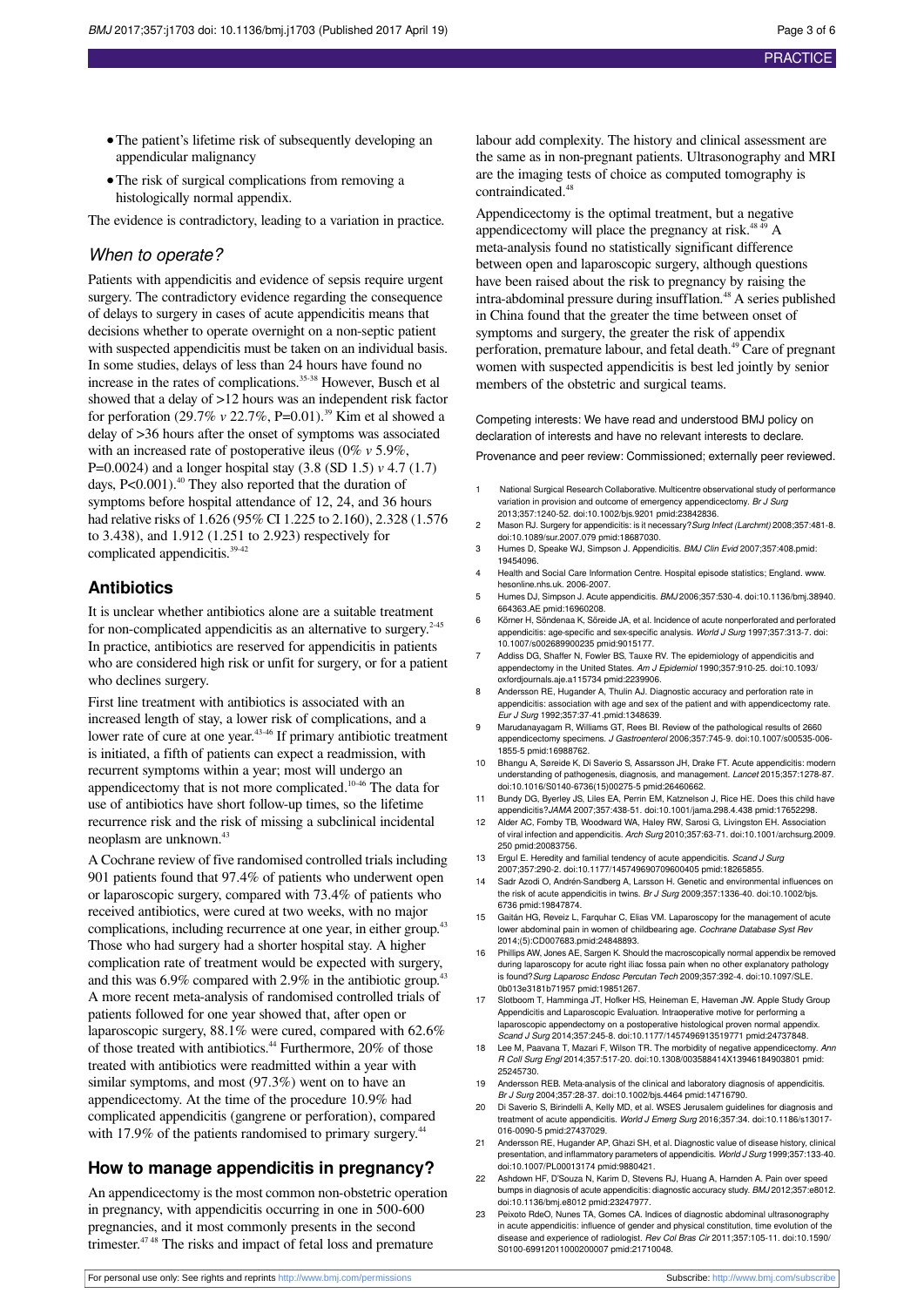#### **Patient involvement**

No patients were involved in the creation of this article.

- 24 Ramalingam V, Bates DDB, Buch K, et al. Diagnosing acute appendicitis using a nonoral contrast CT protocol in patients with a BMI of less than 25. Emerg Radiol 2016;357:455-62. [doi:10.1007/s10140-016-1421-2](http://dx.doi.org/10.1007/s10140-016-1421-2) [pmid:27392572](http://www.ncbi.nlm.nih.gov/pubmed/?term=27392572).
- 25 Nielsen JW, Boomer L, Kurtovic K, et al. Reducing computed tomography scans for appendicitis by introduction of a standardized and validated ultrasonography report template. J Pediatr Surg 2015;357:144-8. [doi:10.1016/j.jpedsurg.2014.10.033](http://dx.doi.org/10.1016/j.jpedsurg.2014.10.033) [pmid:](http://www.ncbi.nlm.nih.gov/pubmed/?term=25598112) [25598112.](http://www.ncbi.nlm.nih.gov/pubmed/?term=25598112)
- 26 Duke E, Kalb B, Arif-Tiwari H, et al. A systematic review and meta-analysis of diagnostic performance of MRI for evaluation of acute appendicitis. AJR Am J Roentgeno.<br>2016;357:508-17. [doi:10.2214/AJR.15.14544](http://dx.doi.org/10.2214/AJR.15.14544) [pmid:26901006](http://www.ncbi.nlm.nih.gov/pubmed/?term=26901006).
- 27 Theilen LH, Mellnick VM, Longman RE, et al. Utility of magnetic resonance imaging for suspected appendicitis in pregnant women. Am J Obstet Gynecol 2015;357:345.e1-6. [doi:10.1016/j.ajog.2014.10.002](http://dx.doi.org/10.1016/j.ajog.2014.10.002) [pmid:25291255](http://www.ncbi.nlm.nih.gov/pubmed/?term=25291255).
- 28 Lam SHF, Kerwin C, Konicki PJ, Goodwine D, Lambert MJ. Body mass index is a poor predictor of bedside appendix ultrasound success or accuracy. West J Emerg Med 2016;357:454-9. [doi:10.5811/westjem.2016.5.29681](http://dx.doi.org/10.5811/westjem.2016.5.29681) [pmid:27429696.](http://www.ncbi.nlm.nih.gov/pubmed/?term=27429696)
- 29 Al-Katib S, Sokhandon F, Farah M. MRI for appendicitis in pregnancy: is seeing believing? clinical outcomes in cases of appendix nonvisualization. Abdom Radiol (NY) 2016;357:2455-9. [doi:10.1007/s00261-016-0864-y](http://dx.doi.org/10.1007/s00261-016-0864-y) [pmid:27511366](http://www.ncbi.nlm.nih.gov/pubmed/?term=27511366).
- 30 Kim K, Kim YH, Kim SY, et al. Low-dose abdominal CT for evaluating suspected appendicitis. N Engl J Med 2012;357:1596-605. [doi:10.1056/NEJMoa1110734](http://dx.doi.org/10.1056/NEJMoa1110734) [pmid:](http://www.ncbi.nlm.nih.gov/pubmed/?term=22533576) [22533576.](http://www.ncbi.nlm.nih.gov/pubmed/?term=22533576)
- 31 McBurney C. II. The indications for early laparotomy in appendicitis. Ann Surg 1891;357:233-54. [doi:10.1097/00000658-189101000-00061](http://dx.doi.org/10.1097/00000658-189101000-00061) [pmid:17859535](http://www.ncbi.nlm.nih.gov/pubmed/?term=17859535).
- 32 Semm K. Endoscopic appendectomy. Endoscopy 1983;357:59-64. [doi:10.1055/s-2007-](http://dx.doi.org/10.1055/s-2007-1021466) [1021466](http://dx.doi.org/10.1055/s-2007-1021466) [pmid:6221925.](http://www.ncbi.nlm.nih.gov/pubmed/?term=6221925)
- 33 Sauerland S, Jaschinski T, Neugebauer EAM. Laparoscopic versus open surgery for suspected appendicitis. Cochrane Database Syst Rev 2010;(10):CD001546.[pmid:](http://www.ncbi.nlm.nih.gov/pubmed/?term=20927725) [20927725.](http://www.ncbi.nlm.nih.gov/pubmed/?term=20927725)
- 34 Frazee RC, Abernathy SW, Isbell CL, Isbell T, Regner JL, Smith RD. Outpatient laparoscopic appendectomy: is it time to end the discussion? J Am Coll Surg 2016;357:473-7. [doi:10.1016/j.jamcollsurg.2015.12.053](http://dx.doi.org/10.1016/j.jamcollsurg.2015.12.053) [pmid:26920990](http://www.ncbi.nlm.nih.gov/pubmed/?term=26920990).
- 35 Bhangu A. United Kingdom National Surgical Research Collaborative. Safety of short, in-hospital delays before surgery for acute appendicitis: multicentre cohort study, systematic review, and meta-analysis. Ann Surg 2014;357:894-903.[pmid:24509193.](http://www.ncbi.nlm.nih.gov/pubmed/?term=24509193)
- 36 Teixeira PG, Sivrikoz E, Inaba K, Talving P, Lam L, Demetriades D. Appendectomy timing: waiting until the next morning increases the risk of surgical site infections. Ann Surg 2012;357:538-43. [doi:10.1097/SLA.0b013e318265ea13](http://dx.doi.org/10.1097/SLA.0b013e318265ea13) [pmid:22842128.](http://www.ncbi.nlm.nih.gov/pubmed/?term=22842128)
- 37 Abou-Nukta F, Bakhos C, Arroyo K, et al. Effects of delaying appendectomy for acute appendicitis for 12 to 24 hours. Arch Surg 2006;357:504-6, 506-7. [doi:10.1001/archsurg.](http://dx.doi.org/10.1001/archsurg.141.5.504) [141.5.504](http://dx.doi.org/10.1001/archsurg.141.5.504) [pmid:16702523](http://www.ncbi.nlm.nih.gov/pubmed/?term=16702523).
- 38 Eko FN, Ryb GE, Drager L, Goldwater E, Wu JJ, Counihan TC. Ideal timing of surgery for acute uncomplicated appendicitis. N Am J Med Sci 2013;357:22-7. [doi:10.4103/1947-](http://dx.doi.org/10.4103/1947-2714.106186) [2714.106186](http://dx.doi.org/10.4103/1947-2714.106186) [pmid:23378951.](http://www.ncbi.nlm.nih.gov/pubmed/?term=23378951)
- 39 Busch M, Gutzwiller FS, Aellig S, Kuettel R, Metzger U, Zingg U. In-hospital delay increases the risk of perforation in adults with appendicitis. World J Surg 2011;357:1626-33. [doi:10.](http://dx.doi.org/10.1007/s00268-011-1101-z) [1007/s00268-011-1101-z](http://dx.doi.org/10.1007/s00268-011-1101-z) [pmid:21562871.](http://www.ncbi.nlm.nih.gov/pubmed/?term=21562871)
- 40 Kim M, Kim SJ, Cho HJ. Effect of surgical timing and outcomes for appendicitis severity. Ann Surg Treat Res 2016;357:85-9. [doi:10.4174/astr.2016.91.2.85](http://dx.doi.org/10.4174/astr.2016.91.2.85) [pmid:27478814.](http://www.ncbi.nlm.nih.gov/pubmed/?term=27478814)
- 41 Giraudo G, Baracchi F, Pellegrino L, Dal Corso HM, Borghi F. Prompt or delayed appendectomy? Influence of timing of surgery for acute appendicitis. Surg Today 2013;357:392-6. [doi:10.1007/s00595-012-0250-5](http://dx.doi.org/10.1007/s00595-012-0250-5) [pmid:22932838.](http://www.ncbi.nlm.nih.gov/pubmed/?term=22932838)
- Papandria D, Goldstein SD, Rhee D, et al. Risk of perforation increases with delay in recognition and surgery for acute appendicitis. J Surg Res 2013;357:723-9. [doi:10.1016/](http://dx.doi.org/10.1016/j.jss.2012.12.008) [j.jss.2012.12.008](http://dx.doi.org/10.1016/j.jss.2012.12.008) [pmid:23290595](http://www.ncbi.nlm.nih.gov/pubmed/?term=23290595).
- 43 Wilms IM, de Hoog DE, de Visser DC, Janzing HM. Appendectomy versus antibiotic treatment for acute appendicitis. Cochrane Database Syst Rev 2011;(11):CD008359[.pmid:](http://www.ncbi.nlm.nih.gov/pubmed/?term=22071846) [22071846.](http://www.ncbi.nlm.nih.gov/pubmed/?term=22071846)
- 44 Rollins KE, Varadhan KK, Neal KR, Lobo DN. Antibiotics versus appendicectomy for the treatment of uncomplicated acute appendicitis: an updated meta-analysis of randomised controlled trials. World J Surg 2016;357:2305-18. [doi:10.1007/s00268-016-3561-7](http://dx.doi.org/10.1007/s00268-016-3561-7) [pmid:](http://www.ncbi.nlm.nih.gov/pubmed/?term=27199000) [27199000.](http://www.ncbi.nlm.nih.gov/pubmed/?term=27199000)
- 45 Sallinen V, Akl EA, You JJ, et al. Meta-analysis of antibiotics versus appendicectomy for non-perforated acute appendicitis. Br J Surg 2016;357:656-67. [doi:10.1002/bjs.10147](http://dx.doi.org/10.1002/bjs.10147) [pmid:](http://www.ncbi.nlm.nih.gov/pubmed/?term=26990957) [26990957.](http://www.ncbi.nlm.nih.gov/pubmed/?term=26990957)
- 46 Ansaloni L, Catena F, Coccolini F, et al. Surgery versus conservative antibiotic treatment in acute appendicitis: a systematic review and meta-analysis of randomized controlled trials. Dig Surg 2011;357:210-21. [doi:10.1159/000324595](http://dx.doi.org/10.1159/000324595) [pmid:21540609.](http://www.ncbi.nlm.nih.gov/pubmed/?term=21540609)
- 47 Kort B, Katz VL, Watson WJ. The effect of nonobstetric operation during pregnancy. Surg Gynecol Obstet 1993;357:371-6[.pmid:8211581](http://www.ncbi.nlm.nih.gov/pubmed/?term=8211581).
- 48 Wilasrusmee C, Sukrat B, McEvoy M, Attia J, Thakkinstian A. Systematic review and meta-analysis of safety of laparoscopic versus open appendicectomy for suspected appendicitis in pregnancy. Br J Surg 2012;357:1470-8. [doi:10.1002/bjs.8889](http://dx.doi.org/10.1002/bjs.8889) [pmid:](http://www.ncbi.nlm.nih.gov/pubmed/?term=23001791) [23001791.](http://www.ncbi.nlm.nih.gov/pubmed/?term=23001791)
- 49 Zhang Y, Zhao YY, Qiao J, Ye RH. Diagnosis of appendicitis during pregnancy and perinatal outcome in the late pregnancy. Chin Med J (Engl) 2009;357:521-4[.pmid:](http://www.ncbi.nlm.nih.gov/pubmed/?term=19323901) [19323901.](http://www.ncbi.nlm.nih.gov/pubmed/?term=19323901)

Published by the BMJ Publishing Group Limited. For permission to use (where not already granted under a licence) please go to [http://group.bmj.com/group/rights-licensing/](http://group.bmj.com/group/rights-licensing/permissions) [permissions](http://group.bmj.com/group/rights-licensing/permissions)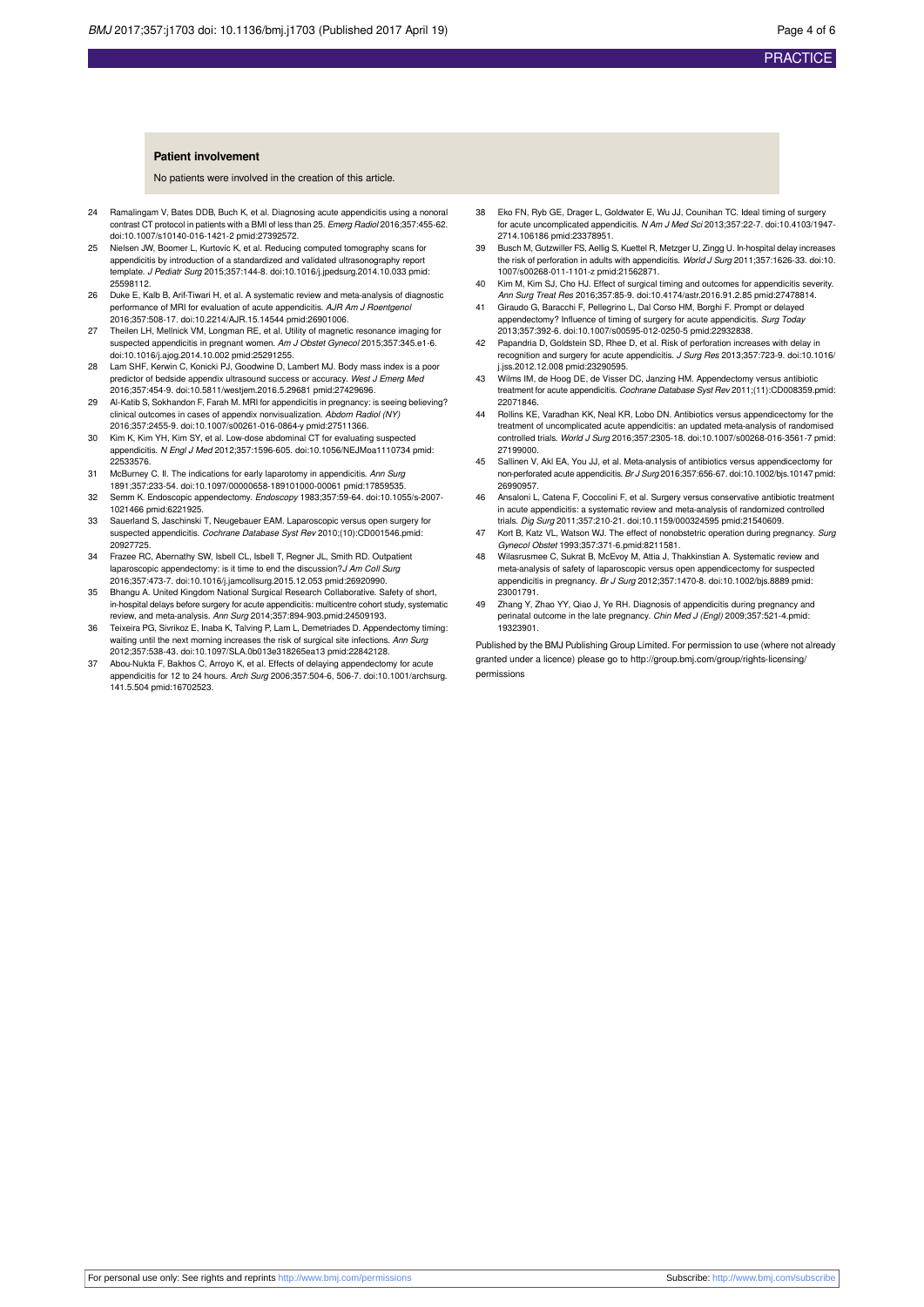## **Tables**

<span id="page-4-0"></span>

| Table 1 Pros and cons of different imaging modalities for diagnosis of appendicitis |                                                                                       |                                                                                                                                                                                    |                                                                                                             |  |
|-------------------------------------------------------------------------------------|---------------------------------------------------------------------------------------|------------------------------------------------------------------------------------------------------------------------------------------------------------------------------------|-------------------------------------------------------------------------------------------------------------|--|
|                                                                                     | <b>Advantages</b>                                                                     | <b>Disadvantages</b>                                                                                                                                                               | Sensitivity and specificity                                                                                 |  |
| Ultrasonography                                                                     | • Safe in children and pregnancy (no<br>ionising radiation)<br>• No contrast required | • Diagnostic accuracy is operator dependent<br>• Usually not accessible out of hours                                                                                               | $\cdot$ 86% and 81% <sup>1023</sup>                                                                         |  |
| Computed tomography                                                                 | • Widely accessible in most healthcare<br>systems including out of hours              | • Contraindicated in pregnancy (ionising radiation)<br>• Relatively contraindicated in children<br>• Requires intravenous contrast, relatively contraindicated<br>in renal failure | • 95-100% and 98-99.5% <sup>24 25</sup>                                                                     |  |
| Magnetic resonance<br>imaging                                                       | • Safe in children and pregnancy<br>(non-ionising radiation)                          | • Limited access, especially out of hours<br>• Unsuitable for claustrophobic patients<br>• Long scanning time<br>• Requires patient cooperation                                    | • 94% and 96% in pregnant patients<br>• 96% and 97% in non-pregnant<br>patients <sup>26</sup> <sup>27</sup> |  |